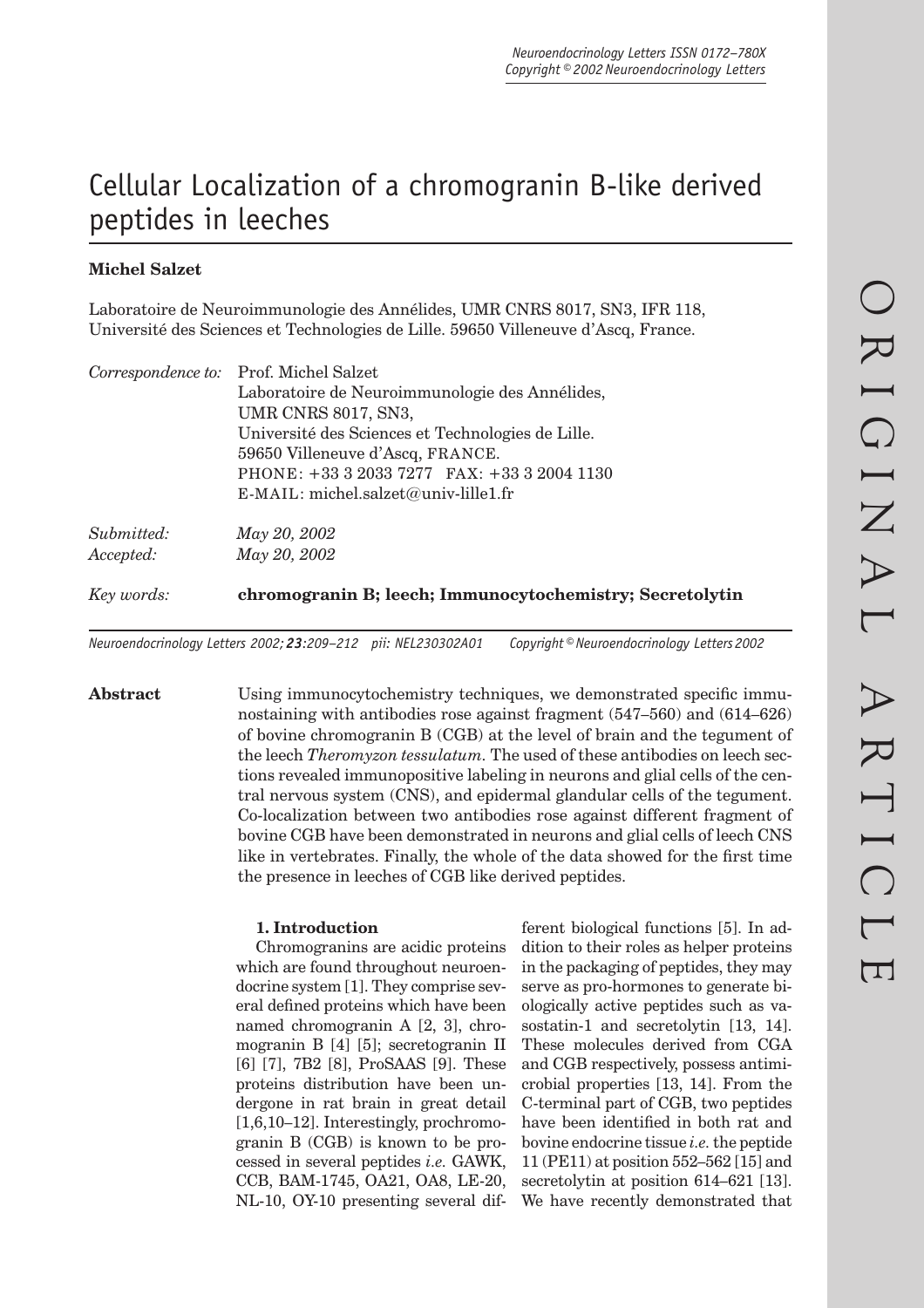immune cells also contain CGA and CGB [16–18] like proenkephalin [19]. Moreover, secretolytin is shown to be released from monocytes *in vitro* under interleukin 6 stimulation [20]. In the present study, we demonstrate using the immunocytochemical technique that chromogranin B derived peptides like a leech secretolytin are also present in leeches like we also previously demonstrated for enkelytin, another antimicrobial neuropeptide derived peptide, the proenkephalin [21–23].

### **2. Material and Methods**

#### *2.1. Animals*

Mature specimens of the rhynchobdellid leech *T. tessulatum*, reared under laboratory conditions as described by Malecha [24, 25] were used in this study.

## *2.2. Antiserum*

Polyclonal antisera used in immunocytochemistry were kindly provided by Dr M.H. Metz-Boutigue (IN-SERM U 338, Strasbourg, France). These rabbit antibodies recognize synthetic peptides corresponding to bovine secretolytin (CGB 614–626), and the C-terminal part of bovine chromogranin B (CGB 547–560) [19].

#### *2.3. Immunocytochemical procedures*

Anterior parts of *T. tessulatum* were fixed overnight at 4°C in Bouin-Hollande fixative  $(+10\% \text{ HgCl}_2 \text{ satu-}$ rated solution) [26]. They were then embedded in paraffin and serially sectioned at  $7 \mu m$ . After removal of paraffin with toluene, the sections were successively treated with the anti-CGB diluted 1:200 and with goat anti-rabbit IgG conjugated to horseradish peroxidase as described elsewhere. The specificity of anti-CGB was tested on consecutive sections mounted on different slides by pre-adsorbing the antiserum overnight at 4°C with the homologous antigen [synthetic peptide, Neosystem (Strasbourg, France)] at a concentration of 350  $\mu$ g/ml of pure antiserum.

#### **3. Results and Discussion**

#### *3.1. Central nervous system localization*

Immunocytochemical experiments were performed on leech tissues. Neurons (Fig. 1a, c, d) and glial cells (Fig. 1e) in the compartments of the supra-oesophageal ganglion are stained with both antisera directed against the peptide E11 [15] and the secretolytin [13], allowing to suspect the presence of such molecules in leech nervous system. Immunopositive staining with anti-CGB (547–560) and (614–626) in same neurons have also been detected (Fig. 1a–1f) reflecting that the C-terminal part of CGB is present in leech neurons and that leech CGB processing will occurs in leech like in vertebrates [27]. Moreover, besides data obtained at the level of the brain, similar results were found in epithelial glandular cells of the tegument (Fig. 1g–1j) as we previously obtained for enkelytin, an antimicrobial peptide derived from proenkephalin processing [21]. Furthermore, the specificity of the staining was checked by pre-adsorbing the antibody with its specific synthetic peptide (Fig 1k, 1l).

Taken together, these data are in lines with the ones, we obtained with another endocrine marker, the enkelytin [21]. This peptide is present in brain, nervous and immune systems as well as the tegument like for the ones we detected with the anti-CGB (614–626) which is corresponding to bovine secretolytin [13]. Indeed, enkelytin like secretolytin, with their high antibacterial activities, further associates opioid peptides with immune related activities [28]. We surmise that immune or neural signalling may lead to enhanced proenkephalin and CGB proteolytic processing freeing both opioid peptides and enkelytin or secretolytin-like peptide [21]. In this scenario, the opioid peptides would stimulate immunocyte chemotaxis and phagocytosis as well as the secretion of cytokines. During this process, the simultaneously liberated enkelytin and leech secretolytin would attack bacteria immediately, allowing time for the immunocyte stimulating capabilities of the opioid peptides to manifest themselves [16–18]. This hypothesis is further supported by the presence of specific met-enkephalin receptors on these cells. Thus, it appears that many of the mammalian molecular and cellular survival strategies first appeared in organisms that evolved at least 500 million years ago. They may have evolved first to supplement immune actions, i.e., enkelytin, leech secretolytin by covering the latency period before total or partial immune activation occurs [16–18].

#### **Acknowledgements**

The authors are grateful to A. Desmons for her technical assistance. This work was partially supported by the Centre National de la Recherche Scientifique, the Ministère de l'Education Nationale et de la Recherche et de la Technologie, the Genopole de Lille and the ANVAR.

#### REFERENCES

- 1 Fahrenkamp AG, et al. Immunohistochemical distribution of chromogranins A and B and secretogranin II in neuroendocrine tumours of the gastrointestinal tract. Virchows Arch 1995; **426**:361–7.
- 2 Blaschko H, et al. Secretion of a chromaffin granule protein, chromogranin, from the adrenal gland after splanchnic stimulation. Nature 1967; **215**:58–9.
- 3 Blaschko H. Biochemical studies on chromaffin cells. Naunyn Schmiedebergs Arch Exp Pathol Pharmakol 1967; **257**:143–7.
- 4 Benjannet S, et al. Chromogranin B (secretogranin I), a putative precursor of two novel pituitary peptides through processing at paired basic residues. FEBS Lett 1987; **224**:142–8.
- 5 Grandy DK, et al. Nucleotide and deduced amino acid sequence of bovine adrenal medulla chromogranin B (secretogranin I). Cell Mol Neurobiol 1992; **12**:185–92.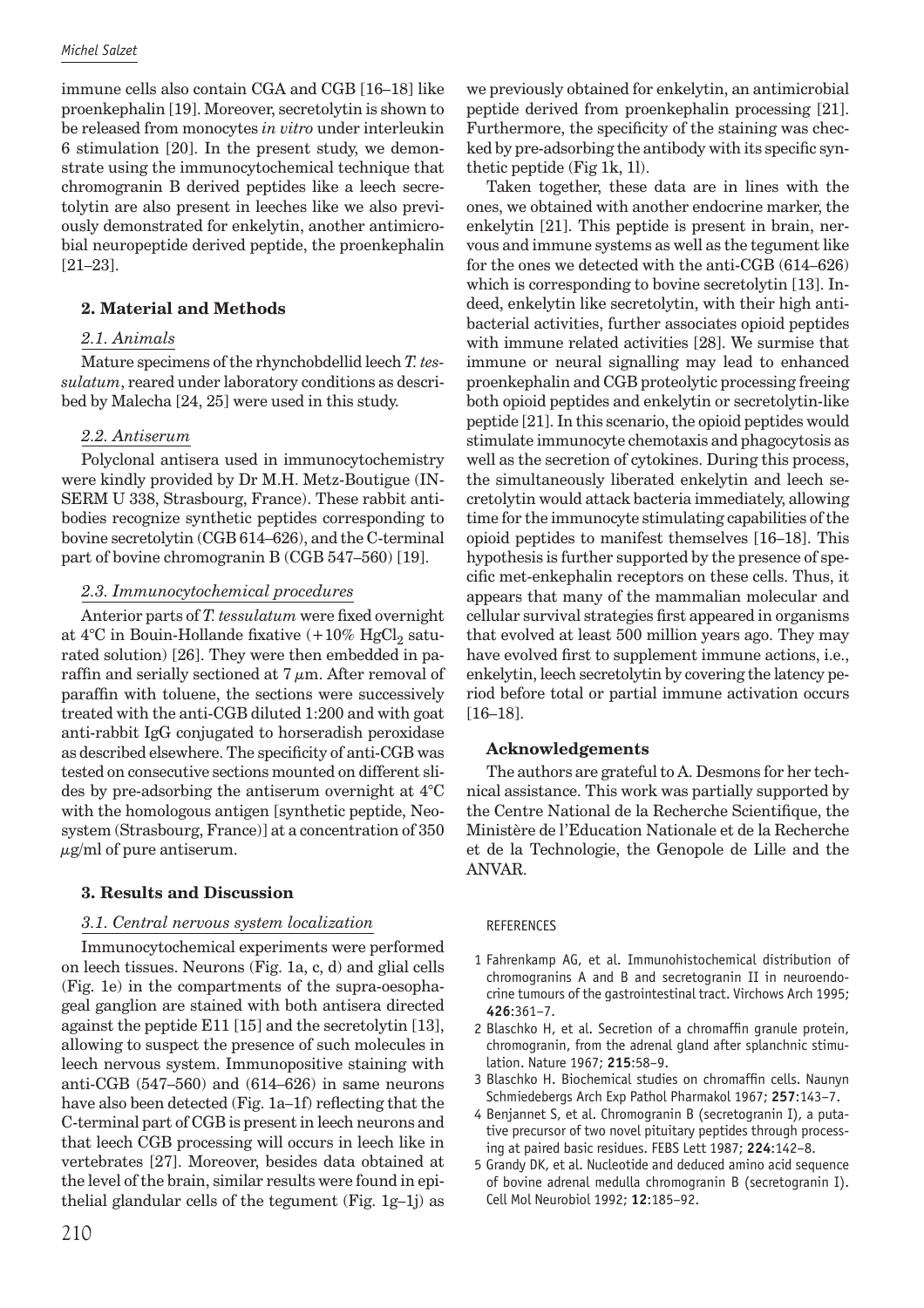

 **Figure 1:** Cellular localization of the chromogranin B derived-like peptide in *T.tessulatum*

- **a–f:** CGB derived-like peptide immunoreactivity detected in some neurons of lateral (lc) (Fig. a) and median (mc) (Fig.d) of subesophageal ganglion This immunoreactivity is also observed in fibers of dorsal (dc) (Fig. b, c, arrow) commissure. Scale bar = 35 µm.
	- Interestingly same cells (neurons and glial cells (gc) are stained by the anti-CGB (547–560) (a,c,d) and (614–626) (b, e, f).
- **g–i:** Adjacent sections of epidermal and muscular area of the leech treated with anti-CGB (614–626). The staining is present at the level of the subepidermal glandular structures (g) and in more internal glandular structures (j). Control of specificity by preadsorption of anti-CGB (614–626) by the homologous antigen (secretolytin) is shown: (h, i) positive immunostaining ; (k, l) after preadsorption of the antiserum.